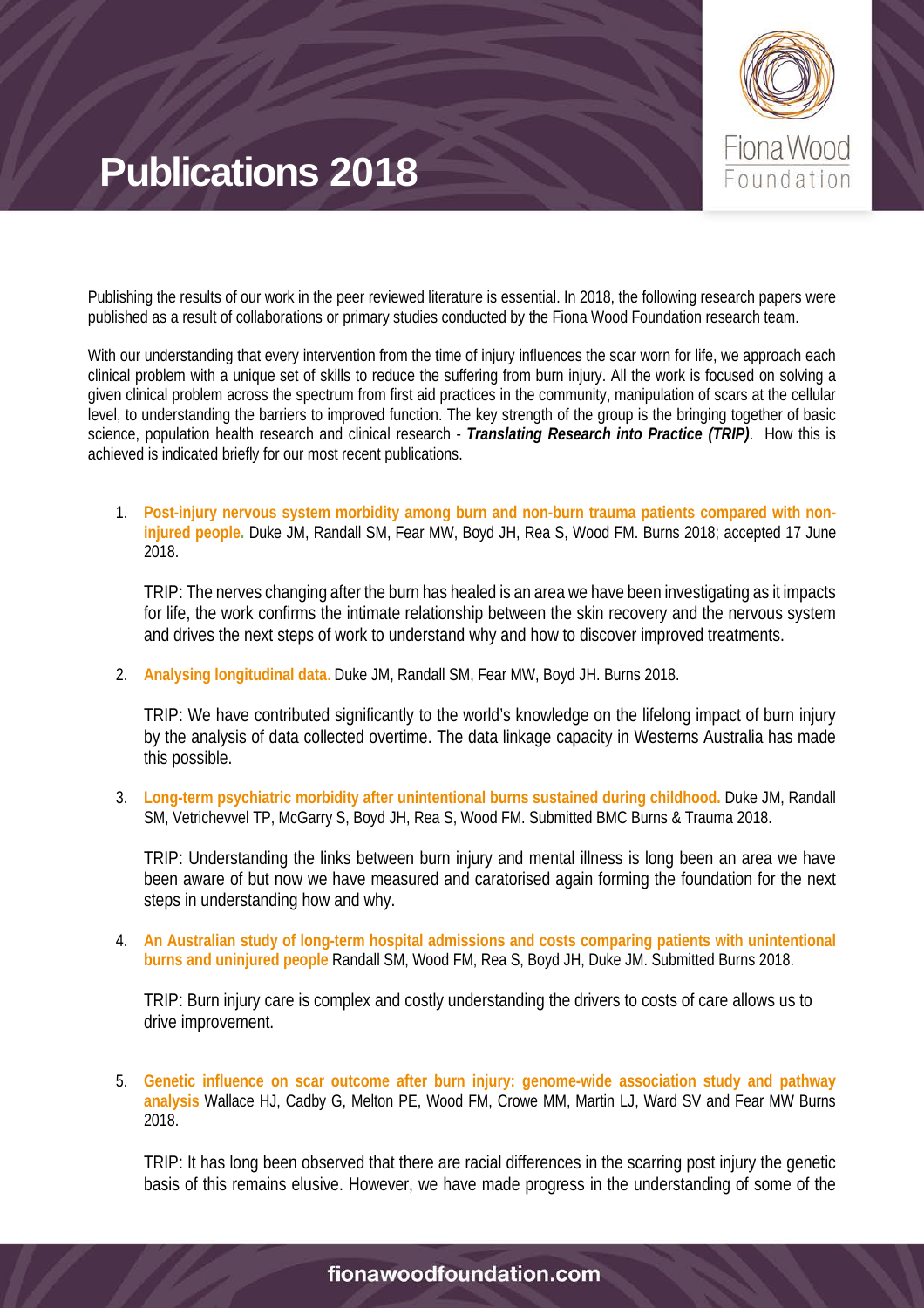

key pathways involved in scar development. This knowledge helps direct further work in trying to block or enhance pathway activity to develop drug treatments for scarring.

6. **IFNβ [inhibits the development of allergen tolerance and is conducive to the development of asthma on](https://www.ncbi.nlm.nih.gov/pubmed/29611236)  [subsequent allergen exposure.](https://www.ncbi.nlm.nih.gov/pubmed/29611236)** Fear VS, Poh WP, Gorman S, Waithman JC, Fear MW. Immunol Cell Biol. Sept 2018.

TRIP: Understanding the immune systems responses is key in understanding healing and the impact on the whole of the patient.

7. **Shear-wave elastography: a new objective method for evaluating scar fibrosis** DeJong H, Abbott S, Zelesco M, Kennedy B, Martin L, Ziman, Wood F. (2018) **ScarCon** ETRS 2018 Joint Meeting Scar Academy and the European Tissue Repair Society. Wound Repair and Regeneration 2018

TRIP: Measuring scarring reliably remains elusive this is using a tool in a unique way to give insight into the physical properties of a scar.

8. **Macro-mechanobiology of scaring: In Vivo human study of scar stiffness using shear-wave elastography** DeJong H, Abbott S, Zelesco M, Kennedy B, Martin L, Ziman M, Wood F. Australia Fascia Research Congress Abstracts / Journal of Bodywork & Movement Therapies 2018.

TRIP: Measuring scars is key to understanding the changes with our treatments. Scars are a problem due in part to their abnormal stiffness measuring resolution of stiffness is a key component of our understanding.

9. **Predictive Big Data in future burns care** Wood, F, Medicus 2018.

TRIP: Data will be our future to understanding and driving the best treatments at the best time for a given individual.

10. **Monitoring wound healing in minor burns-A novel approach** Kenworthy P, Phillips M, Grisbrook T, Gibson W, Wood F, Edgar D, Burns: journal of the International Society for Burn Injuries, February 2018, Vol.44(1), pp.70- 76.

TRIP: Thus, we set out examine if BIS was a valid measure of burn wound healing (closure). BIS measures of tissue resistance were indicators of healing. One unit increase in resistance increased the odds of wound healing by ~6%. We showed BIS is a new (non-invasive) way to monitor the progress of burn wound healing.

11. **Remote Primary Health Care Manual**. Rowe S, Edgar D, Wood F. Chapter 1 – Emergencies and Assessments, Central Australian Rural Practitioners Association (CARPA); Standard Treatment Manual, 7th Edition. Alice Springs, NT.

TRIP: Up to date education is a key aspect of our work ensuring every intervention from the time of injury is considered.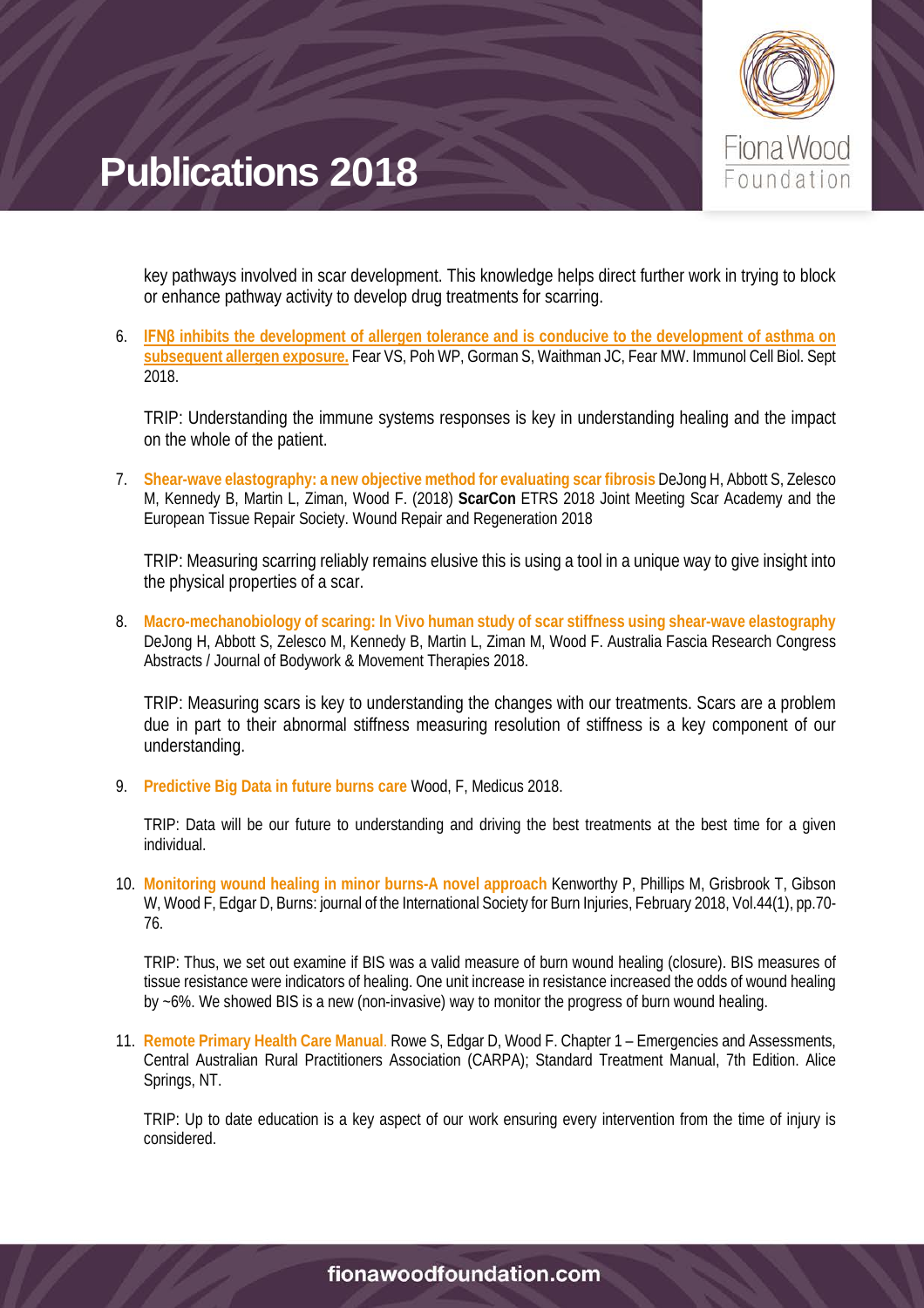

12. **Coherency image analysis to quantify collagen architecture: implications in scar assessment**, Clemons, T. D., et al. (2018). RSC Advances 8(18): 9661-9669.

TRIP: An important histological difference between normal, uninjured dermis and scar tissue such as that found in keloid scars is the pattern in which the collagen is deposited and arranged. In the uninjured dermis, collagen bundle architecture appears randomly, whereas in pathological conditions such as keloid scar tissue, collagen bundles are often found in whorls or in a hypotrophic scar collagen is more densely packed in a parallel row. The novel quantitative approach for analysing collagen orientation is reported.

13. **Applications: Tissue Engineering of Skin. Principles of Regenerative Medicine** (Third Edition). Wood, F. M. (2019). Chapter 73 - Therapeutic A. Atala, R. Lanza, A. G. Mikos and R. Nerem. Boston, Academic Press: 1281- 1295

TRIP: There has been great progress in the tissue engineering of skin. It is an exciting area that offers tangible clinical solutions with an enormous potential for further improvement. There are unique requirements related to the body site, patient, pathology, and extent of the skin needing to be replaced, repaired, or regenerated. Innovations include multiple combinations of three-dimensional engineered scaffolds with a functional cell load to produce tissue over time, which is fundamental in the clinical selection of the technique.

14. **Assessing the impact of carbon dioxide laser treatment in burn-related scarring**. *Br J Surg. 2018; 105:48- .* Douglas H, Lynch J, Murray A, Anton-Harms K, Krop T, Kunath L, van Vreeswick LC, McGarry S, Fear M, Wood F, Rea S, *Wound Repair Regen. 2018;26(2): A24-A.*

TRIP: Laser has been used to try to unscar the scar! The detailed analysis of the technique and how the scar changes is key to working out how best to treat the scar how often how much energy to use.

15. **Case series investigating the cortical silent period after burns using transcranial magnetic stimulation**. Garside T, Wood FM, Vallence AM. *Burns: journal of the International Society for Burn Injuries. 2018;44(5):1195- 202.*

TRIP: The study established transcranial magnetic stimulation (TMS) as a useful and sensitive tool to investigate the brains cortical response to a burn injury. There is a strong suggestion that cortical inhibition is altered following burn injury, and that TMS is a useful and sensitive method for investigating changes in cortical inhibition in burn patients.

16. **Diabetes mellitus after injury in burn and non-burned patients: A population based retrospective cohort study**. Duke JM, Randall SM, Fear MW, Boyd JH, Rea S, Wood FM. *Burns: journal of the International Society for Burn Injuries. 2018;44(3):566-72.*

To compare hospitalisations for diabetes mellitus (DM) after injury experienced by burn patients, nonburn trauma patients and people with no record of injury admission, adjusting for socio-demographic, health and injury factors. Burn and non-burn trauma patients experienced elevated rates of DM admissions after injury compared to the non-injured cohort over the duration of the study. Detailed clinical data are required to help understand the underlying pathogenic pathways triggered by burn and non-burn trauma.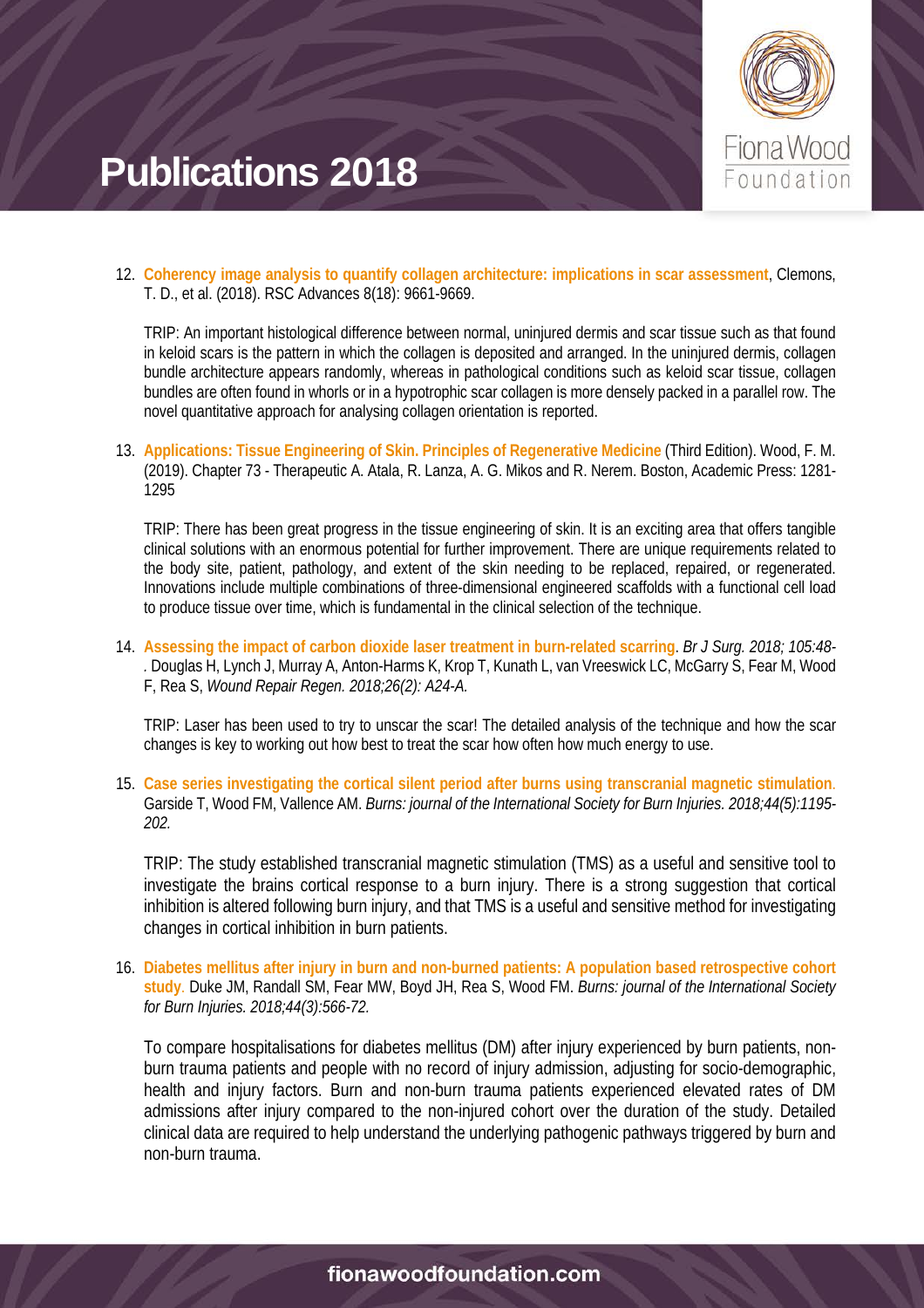

17. **Ephrin-A2 affects wound healing and scarring in a murine model of excisional injury**. Wijeratne D, Rodger J, Stevenson A, Wallace H, Prele CM, Wood FM, Fear MW*, Burns. 2018.*

TRIP: There is increasing evidence that Ephrin/Eph signalling is important in the skin, involved in hair follicle cycling, epidermal differentiation, cutaneous innervation and skin cancer. However, there is currently limited information on the role of Ephrin/Eph signalling in cutaneous wound healing. The loss of Ephrin-A2 and A5 ligands did not impact on the rate of wound closure or re-innervation after injury. However, changes in the gross morphology of the healed scar and in collagen histology of the scar dermis were observed. Therefore Ephrin-A2 and A5 ligands may play an important role in final scar appearance associated with collagen deposition and structure

18. **Epidemiology of work-related burn injuries presenting to burn centres in Australia and New Zealand.**  McInnes JA, Cleland H, Tracy LM, Darton A, Wood FM, Perrett T, Gabbe BJ, *burns journal of the International Society for Burn Injuries. 2018.*

TRIP: Burn injuries to workers can have a devastating impact, however knowledge of the epidemiology of work-related burn injuries in Australia and New Zealand is limited. Almost one in five cases of workingaged people admitted to Australian and New Zealand burns centres was work-related. Through identification of vulnerable groups, this study informs policy and strategies to minimise occupational burn risk.

19. **Grip and Muscle Strength Dynamometry in Acute Burn Injury: Evaluation of an Updated Assessment Protocol**. Gittings PM, Hince DA, Wand BM, Wood FM, Edgar DW. *Journal of burn care & research: official publication of the American Burn Association. 2018;39(6):939-47.*

TRIP: External stabilization is reported to improve reliability of hand-held dynamometry, yet this has not been tested in burns. Hand-held dynamometry is a reliable assessment tool for evaluating withinsession muscle strength in the acute and subacute phase of injury in burns up to 40% total burn surface area. External stabilisation of the dynamometer is useful to optimise the accuracy and consistency of these results.

20. **High-intensity Aerobic Exercise Blocks the Facilitation of iTBS-induced Plasticity in the Human Motor Cortex**. Smith AE, Goldsworthy MR, Wood FM, Olds TS, Garside T, Ridding MC. *Neuroscience. 2018; 373:1-6.*

TRIP: Acute exercise studies using transcranial magnetic stimulation (TMS) can provide important insights into the mechanisms underpinning the positive relationship between regular engagement in physical activity and cortical neuroplasticity. Emerging evidence indicates that a single session of aerobic exercise can promote the response to an experimentally induced suppressive neuroplasticity paradigm Further investigation of the factors that influence the relationship between exercise and neuroplasticity is warranted.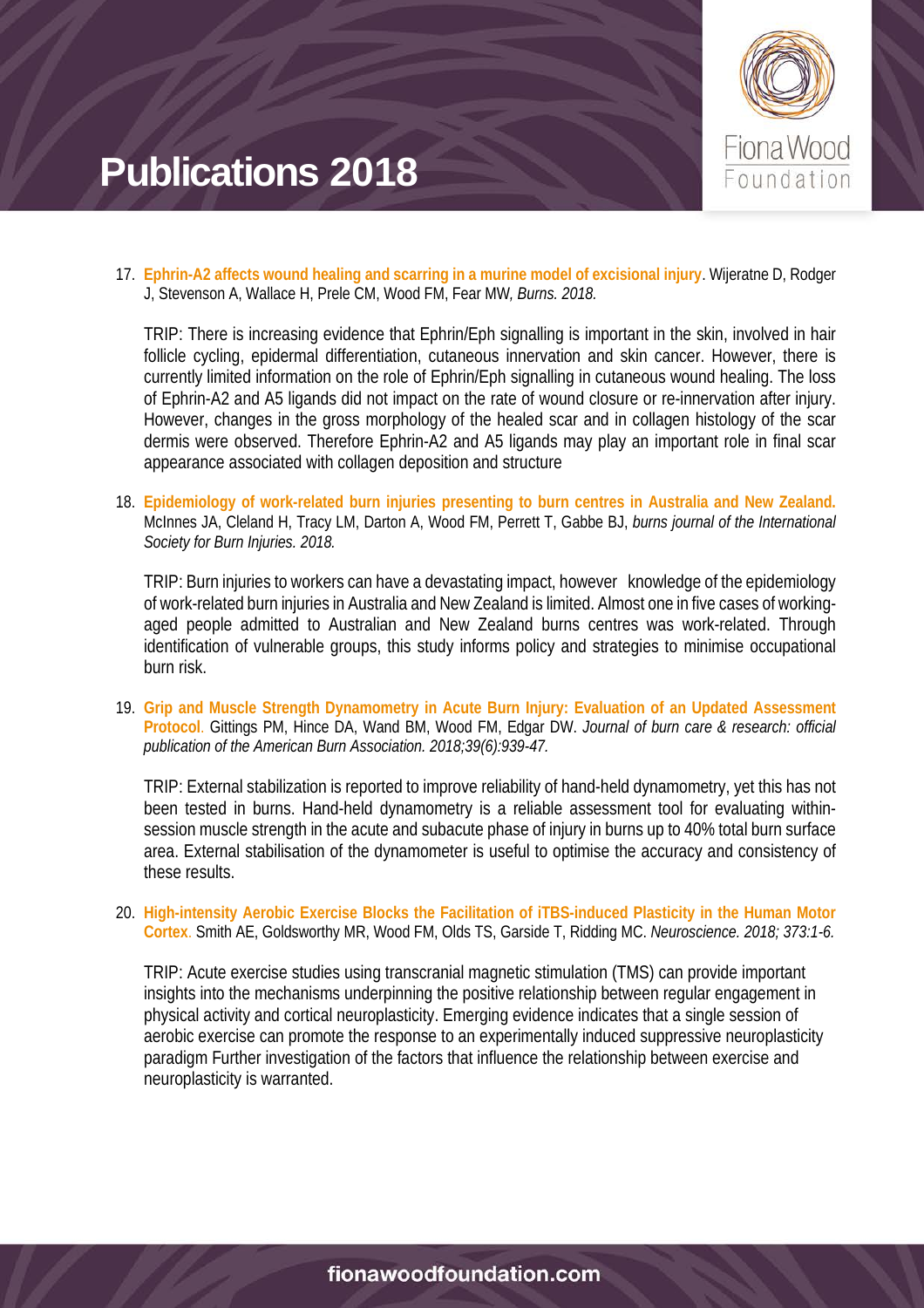

21. **Long-term mental health outcomes after unintentional burns sustained during childhood: a retrospective cohort study**. Duke JM, Randall SM, Vetrichevvel TP, McGarry S, Boyd JH, Rea S, Wood FM*, Burns & trauma. 2018; 6:32.*

TRIP: Ongoing MH support is indicated for paediatric burn patients for a prolonged period after discharge to potentially prevent psychiatric morbidity and associated academic, social and psychological issues.

*22.* **Loss of Type A neuronal cells in the dorsal root ganglion after a non-severe full-thickness burn injury in a rodent model**. Palanivelu V, Maghami S, Wallace HJ, Wijeratne D, Wood FM, Fear MW. *Burns: journal of the International Society for Burn Injuries. 2018;44(7):1792-800.*

TRIP: Burn scars can be associated with significant loss of cutaneous sensation, and chronic pain. Long-term systemic changes in cutaneous innervation may contribute to these symptoms and dorsal root ganglia have been implicated in the development of chronic neuropathic pain. Therefore, we hypothesized that changes in cutaneous innervation after burn injury may be mediated at the level of the dorsal root ganglia. Investigating whether neuro-protective or neuro-restorative approaches can ameliorate damage to the DRG will be important to improve sensory outcomes for burn patients.

23. **Macro-mechanobiology of scarring: In vivo human study of scar stiffness using shear-wave elastography**. DeJong H, Abbott S, Zelesco M, Kennedy B, Martin L, Ziman M, Wood F, *Journal of Bodywork and Movement Therapies. 2018;22 (4):853-4.*

TRIP: Preliminary evidence from this research suggests that pathological scarring of the skin is associated with altered mechanical properties of subcutaneous tissues. Contraction of underlying muscles can alter the skin/scar stiffness, suggesting that muscle contraction can influence strain within the skin This information will assist the optimization of treatment delivery including the use of compression, manual, and movement therapies and assist the development of new treatments.

24. **Monitoring wound healing in minor burns-A novel approach**. Kenworthy P, Phillips M, Grisbrook TL, Gibson W, Wood FM, Edgar DW. *Burns: journal of the International Society for Burn Injuries. 2018;44(1):70-6.*

TRIP: Assessment of minor burn wound closure is predominately determined by visual inspection and clinical specialist assessment, which remains largely a subjective analysis and results may vary depending on the clinician's experience. Bioimpedance spectroscopy (BIS) is an instrument that has a demonstrated ability to objectively monitor the wound healing process in various patient populations but has not yet been used in acute burn wounds. The aim of the pilot study was to examine whether the BIS technique is a valid measure of wound healing. BIS is a technique, which has the potential to monitor the progress of wound healing.

*25.* **An objective measure for the assessment and management of fluid shifts in acute major burns**. Kenworthy P, Phillips M, Grisbrook TL, Gibson W, Wood FM, Edgar DW. *Burns & trauma. 2018; 6:3.*

TRIP: Major burns are life threatening. Replacing fluid lost through the wounds is important to prevent (hypovolaemic) shock. We have shown that bioimpedance spectroscopy (BIS) is a potential method of monitoring fluid shifts after burn. In this study we aimed to establish the utility of whole-body BIS to measure and monitor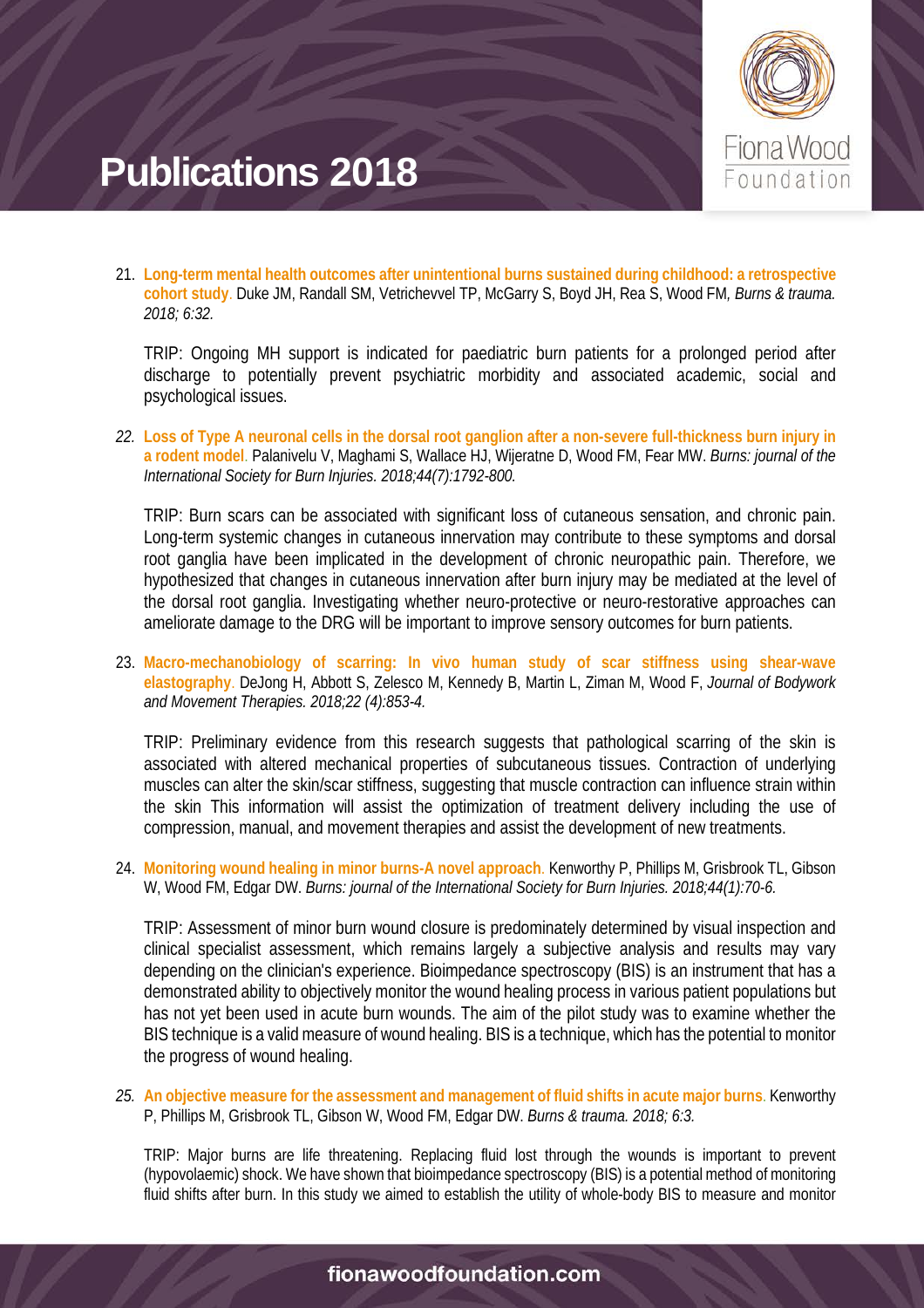

fluid shift in moderate to major burns. BIS is confirmed as a useful clinical tool to monitor fluid volume change in major acute burns.

26. **Perioperative Temperature Management During Burn Care**. Owen K, Litton E, Raby E, Wood F. *Journal of burn care & research: official publication of the American Burn Association. 2018;39(1):172.*

TRIP: Temperature control is known to effect wound healing measuring changes allows strategies to be used to keep the body temperature at the optimum level.

27. **A population-based comparison study of the mental health of patients with intentional and unintentional burns**. Vetrichevvel TP, Randall SM, Wood FM, Rea S, Boyd JH, Duke JM, *Burns & trauma. 2018; 6:31.*

TRIP: Intentional burn patients experienced significantly higher pre- and post-burn mental health morbidity along with significant adverse outcome in comparison with unintentional burns. Early psychological assessment and intervention could help in improving the MH of these patients.

28. **A population-based retrospective cohort study to assess the mental health of patients after a nonintentional burn compared with uninjured people**. Duke JM, Randall SM, Boyd JH, Wood FM, Fear MW, Rea S. *Burns: journal of the International Society for Burn Injuries. 2018;44(6):1417-26.*

TRIP: Patients hospitalised for unintentional burns had significantly higher MH admission rates after discharge than that observed for an uninjured cohort. Ongoing mental health support is clearly indicated for many burns patients for a prolonged period after discharge.

29. **Resistance training for rehabilitation after burn injury: A systematic literature review & meta-analysis**. Gittings PM, Grisbrook TL, Edgar DW, Wood FM, Wand BM, O'Connell NE. *Burns: journal of the International Society for Burn Injuries. 2018;44(4):731-51.*

TRIP: This literature review demonstrated that there were suggestions of improvements in muscle strength and function for patients who undertook resistance training after a burn injury. However, the quality of evidence is poor and further research with robust methodology is needed to confirm the suggested effects from training.

30. **A retrospective cohort study to compare post-injury admissions for infectious diseases in burn patients, non-burn trauma patients and uninjured people**. Duke JM, Randall SM, Boyd JH, Fear MW, Rea S, Wood FM. *Burns & Trauma. 2018; 6:17.*

TRIP: Burns and non-burn trauma patients had higher admission rates for infectious diseases compared with age and gender matched uninjured people. The pattern of annual admission rates for major categories of infectious diseases varied across injury groups. Overall, the burn cohort experienced the highest rates for digestive, lower respiratory and skin and soft tissue infections. These results suggest long-term vulnerability to infectious disease after injury, possibly related to long-term immune dysfunction.